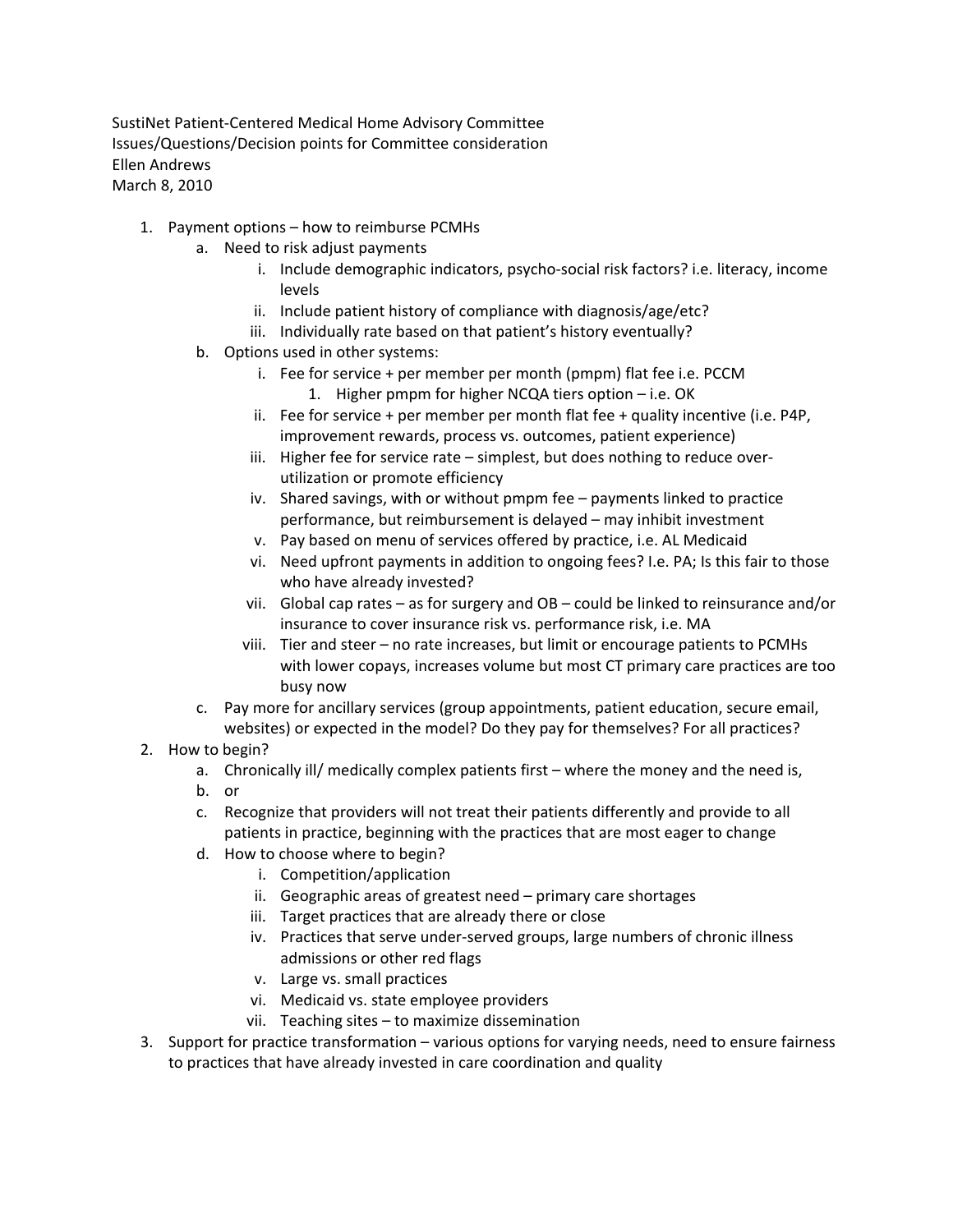- a. Offer a menu of services from a set of approved providers i.e. for small practices that cannot hire a new care manager, they can share some of their fees with a service to deliver parts of that care, allows specialization (asthma, diabetes, etc.) and flexibility
- b. Require contracting with one network for a defined set of services, i.e. NC or let the market decide?
- c. Develop approved referral networks? Dieticians, behavioral health services, dental care, etc.
- d. Learning collaborative i.e. PA
- e. Coaches on‐site, mentoring?
- f. Patient education materials, programs and best practices
- g. How to share best practices?
- h. Approved list of consultants to help with NCQA certification?
- i. How to engage patients in design of new system for each practice? And keep surveying consumers about their experience? How to incorporate their input and test solutions?
- j. How to collect and organize feedback and input from providers primary care and others
- 4. Communications and coordination across the care continuum
	- a. How to develop virtual teams? How to incorporate/link to other professions? Feedback loops and communication – esp. with providers and community contacts that will never have an EMR
	- b. How to receive info on care from other providers and timeliness of the information, i.e. ER, specialists, pharmacies – PCP and care coordinator need to know immediately when a patient enters urgent care system
	- c. How to share decision making with patient  $1<sup>st</sup>$ , then with primary care provider, care coordinator and then other providers
- 5. Evaluation
	- a. How to recognize excellence?
	- b. How to evaluate care coordination?
	- c. How to evaluate patient satisfaction? Secret shopper studies?
	- d. Focus on outcomes over process
	- e. How to ensure provider satisfaction? That primary care is attractive again, physicians are enjoying their jobs again, other staff satisfaction
	- f. How to generate and pilot new ideas create a learning system
	- g. How to disseminate what is learned
	- h. How to track savings to which stakeholders payers, providers, hospitals,
- 6. Multipayer cooperation
	- a. Critical to have all payers use similar standards, data elements, evaluation, focused studies, disease management, compatible data systems, audit and compliance processes
	- b. Must have coordinated incentives if fragmented (i.e. \$ for asthma for one set of patients, for diabetes for another payer) will not be salient to invest in transformation or feasible to track
	- c. Must have Medicare at the table
- 7. NCQA certification
	- a. Appears to be "gold standard" for payers, highlighted at federal level
	- b. Require it or just pay more for it?
	- c. Reasonable timelines for progress
	- d. Expect all to reach Level 3 eventually?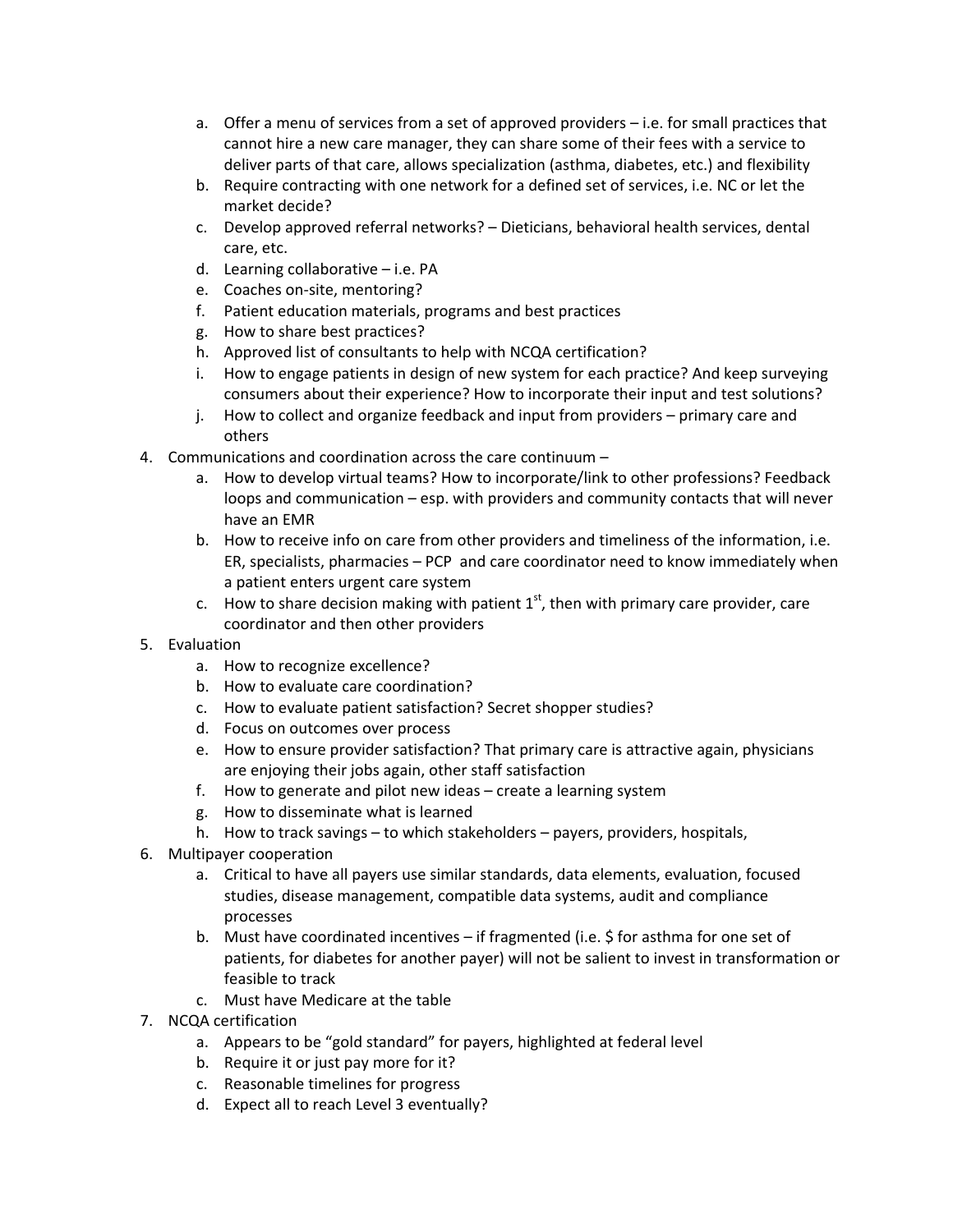- e. How to support and encourage practices to become certified
- f. How to coordinate carrots and sticks across payers, transparent process
- 8. What is included in care coordination? Options:
	- a. Patient satisfaction measurement
	- b. Risk assessment and individual care plan for every patient, approved by patient
		- i. Ability to identify high utilizers of care, or those at risk, and intervene
			- ii. Transition planning for discharge and other events
	- c. Patient self‐management tools, support
	- d. Standards for timeliness of appointments for PCMH patients well and sick visits
	- e. After hours care standards/requirements
	- f. On‐call services—24/7
	- g. Cultural competence
	- h. Team model of care everyone working at the top of their license
	- i. Hospital admitting privileges, prescribing authority required
	- j. Prescription, referral and test/lab tracking
	- k. Patient prevention reminder system
	- l. Population health tracking, drives practice decisions, services offered
	- m. Billing, data collection and reporting requirements
	- n. Ability to communicate with other providers hospitals, pharmacy, behavioral health, dental care, dieticians, etc.
	- o. Referral networks diversity in geography, race/ethnicity, price
	- p. Patient complaint process
	- q. Clear practice guidelines, staff training and evaluation, continuing education
		- i. Use of evidence‐based guidelines for care
- 9. State support and oversight options:
	- a. Research best practices CT and elsewhere
	- b. Dissemination
	- c. Technical assistance
	- d. Support pilots
	- e. Convene payers, facilitate collaboration anti‐trust exemption
	- f. Tie to licensure i.e. based on PCMH performance increase license tenure, reduce fees
	- g. Public education about patient responsibilities and benefits of medical homes
	- h. As payer SustiNet Medicaid, state employees/retirees/dependents, small business, uninsured
		- i. Pay for PCMH
		- ii. Create one option for practice support, maybe allowing others at provider discretion, or provide loans to create support networks?
		- iii. Approve/license entities for contracting services i.e. support, health care services?
		- iv. Create a referral network?
- 10. How to merge Medicaid PCMH (PCCM) and state employee plan PCMH?
	- a. While it is beyond the scope of this committee, it bears recognizing that requiring higher standards for Medicaid providers than now exist must be coupled with equity in payment rates
	- b. An important principle that every CT resident deserves high quality, coordinated care regardless of their health care payer source – providers must be held to the same standards of care for Medicaid and state employee plan patients